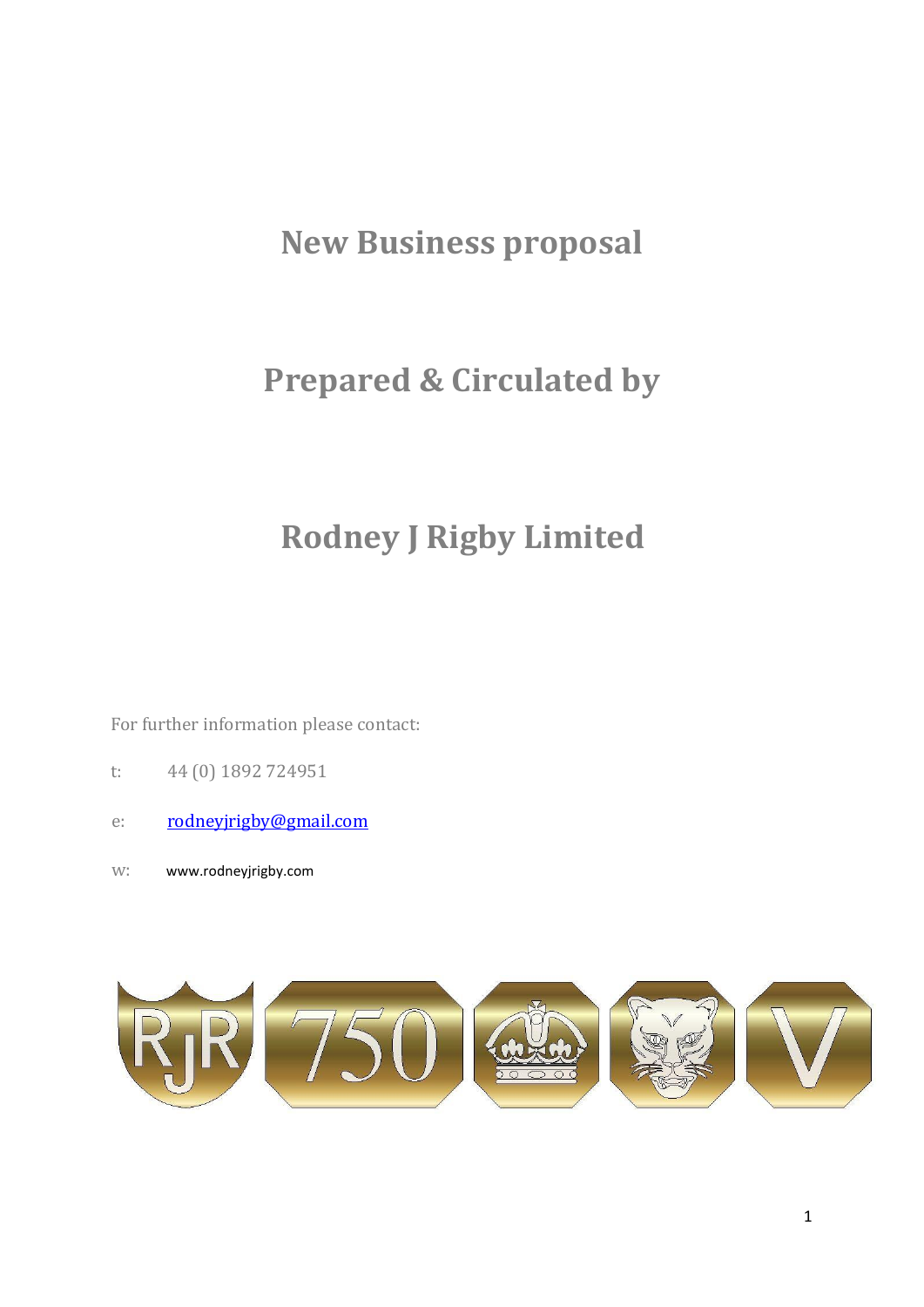#### **BACKGROUND**

Rodney J Rigby Ltd has supplied and engraved jewellery, buttons and cuff links, tableware, musical instruments, watch and clock faces, trophies and salvers for over 45 years from a base in Kent, UK, close to Royal Tunbridge Wells.

#### **CREDENTIALS**

Rodney J Rigby, FIPG, founding director and owner of Rodney J Rigby Limited has spent over 45 years building both his reputation and his business both locally in the South East and more widely creating bespoke items for high net worth individuals in Europe, USA and Australia.

In 1993 Rodney was granted the Freedom of the City of London; the Freedom of the Company of Goldsmiths; Fellow of the Institute of Professional Goldsmiths; In 2006, Rodney was made a founding executive member of The Hand Engraving Association of Great Britain. Rodney was awarded his own coat of arms in Spring 2020 and is displayed on page 5.

Rodney specialises in Heraldic Crests and Coats of Arms engraved signet rings, salvers, buttons and cuff links. Rodney will undertake bespoke commissions and has created replica animals in silver.

Rodney can also accommodate larger corporate presentation pieces, which include company names and logos, on anything from miniature clocks to large salvers; 3D items including medals and faces on coins and military badges.

Rodney has engraved the trophies for the local County Shows since 1967, where his recognisable work features on many of the largest sterling silver trophies. Rodney has engraved at the All England Lawn Tennis Championships at Wimbledon from 2003 until 2013.

This document is for progressing discussions with clients and remains the intellectual property of Rodney J Rigby Limited.

This material may not be copied, duplicated or transferred to third parties without the express written consent of Rodney J Rigby Limited.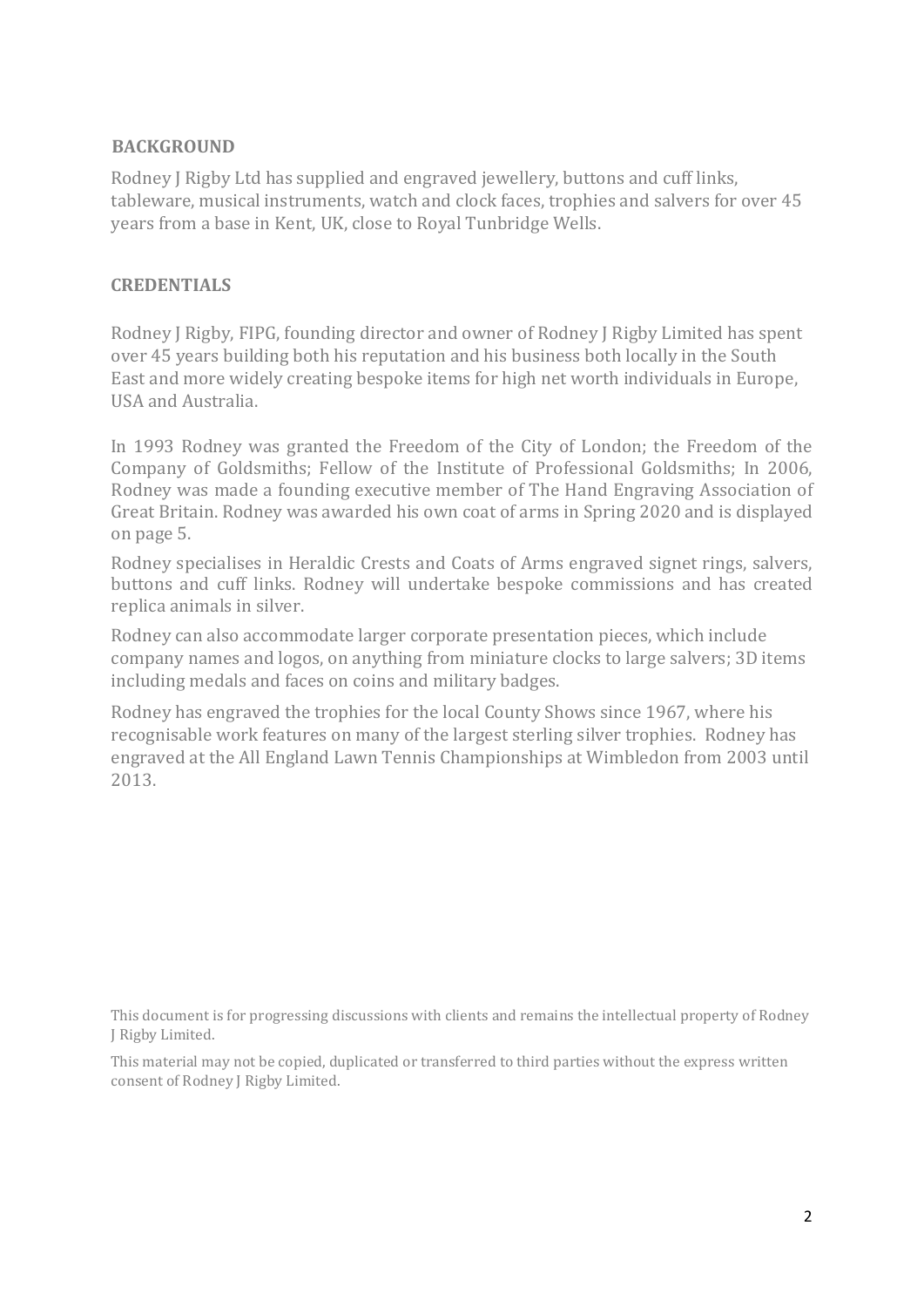# **PRODUCT RANGE**

We supply a wide range of bespoke handmade silver and gold signet rings and cuff links, and handmade buttons for jackets, waistcoats and coats.

### **Signet rings**

Silver, 9 and 18 carat gold and platinum signet rings for men, women and children.

Available with your customised engraving options, which include;

- Engraved coat of arms, shield or crest for sight
- Seal engraved Coat of Arms or crest
- Up to 4 entwined initials or presented as a monogram

All signet rings are made up from Hallmarked stamped metal and hand finished in Kent, UK, by Rodney J Rigby Ltd

Supplied in a lacquer box

Finished items may be couriered overseas.

### **Cuff Links**

Silver, 9 and 18 carat gold cuff links with swivel backs or chain links

Optional shapes: round, oval, shield shaped

Available with engraving options, which include;

- Engraved coat of arms, shield or crest for sight
- Coat of Arms in 3D relief format
- Up to 4 entwined initials
- •

All cuff links are made up from stamped metal and hand finished in Kent by Rodney J Rigby Ltd

Supplied in a lacquer box

Finished items may be couriered overseas

# **Blazer Buttons and lapel Pins**

Silver, 9 and 18 carat gold blazer buttons (12-22 in a set) Suggested engraved options, include;

- Your coat of arms or crest engraved into surface of buttons
- Your coat of arms or crest in 3D relief format
- Up to 4 entwined initials engraved or in relief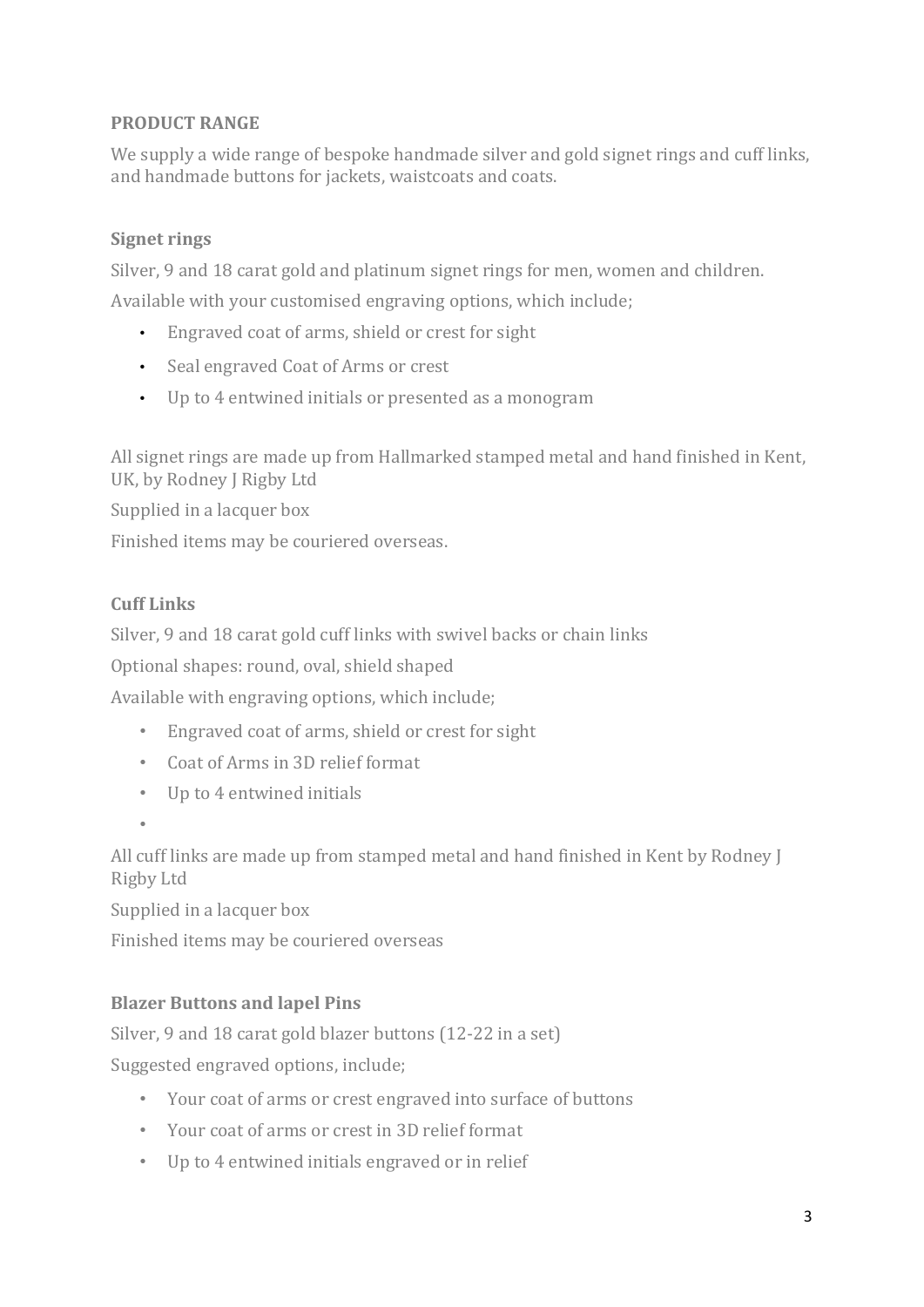All buttons are made up from stamped metal, Hallmarked and hand finished in Kent by Rodney J Rigby Ltd Supplied in a lacquer box Finished items may be couriered overseas

#### **HISTORIC JEWELLERY**

We design and manufacture any copies of family heirlooms such as necklaces, rings and adornments We can copy jewellery seen in your family oil paintings

#### **OTHER SILVER ITEMS for engraving with selected Coat of arms or other designs**

Decanters with silver collars for engraving with your designs

Sterling silver chess sets

Sterling silver goblets

Engraved crystal wine, cocktail and water glasses

Sterling silver photograph frames

Sterling silver cutlery

and

Embroidery of fine table linens, table runners, blazer and coat badges and hand painted tableware